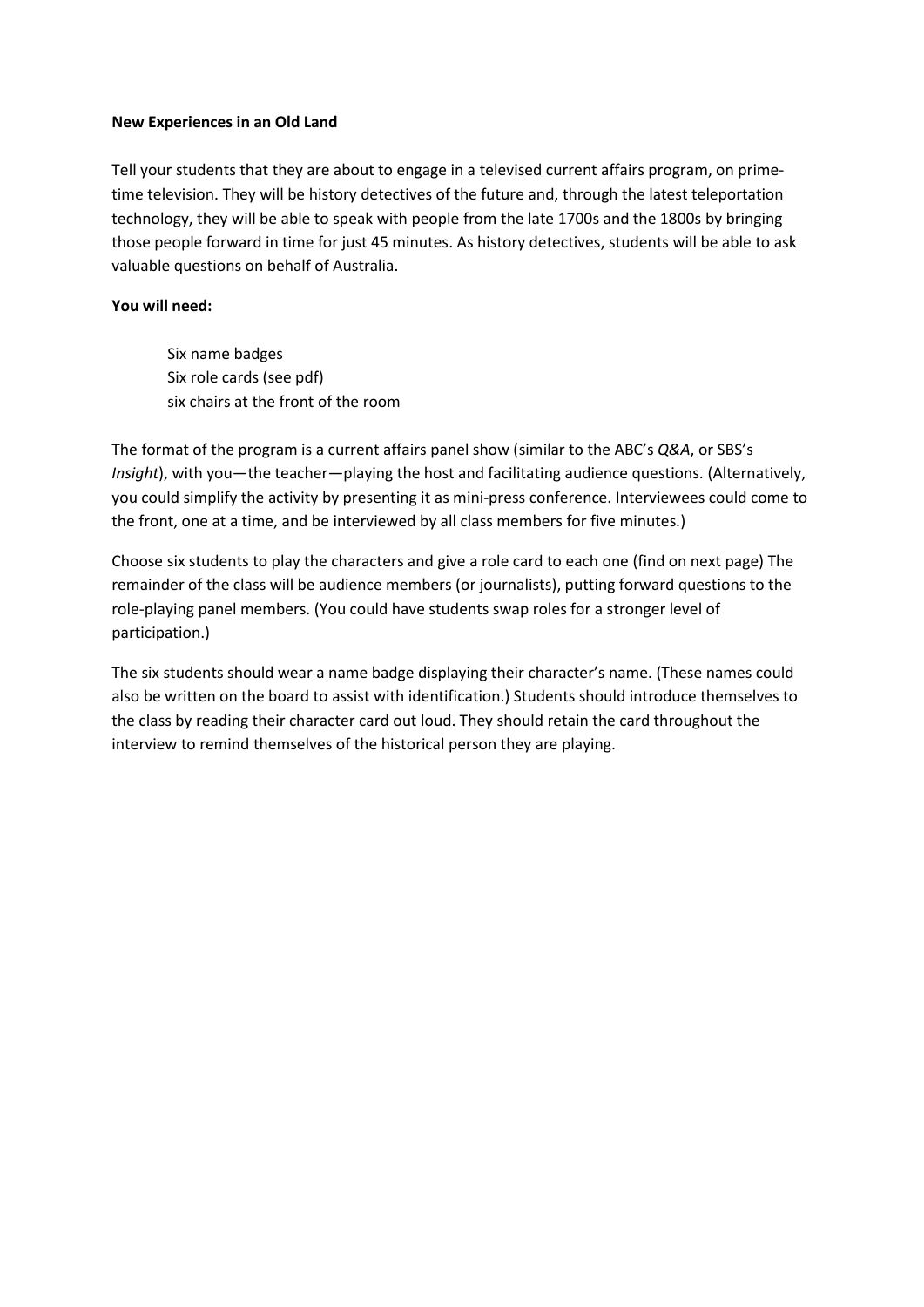*My name is Elizabeth Goslin. I am a convict and I was transported to Australia on the* Lady Juliana *in 1789. My crime was stealing linen. I have served my seven-year sentence and recently gained a Conditional Pardon. I am now free, but I have to stay here in Australia; I am not allowed to return to England. I am trying to make a new life for myself. I have recently married my sweetheart, Daniel—he was a convict, too.*

*My name is Cora. I am from the Murro-ore-dial clan. My husband is from the Broken Bay area—near a place you might know as Sydney. Lately, he has been hanging around the docks that those white people built, entertaining them with his antics. He once went missing for a whole year. He came home on board one of those big ships that those white people first arrived on. Lately, he has started drinking alcohol … I think it is making him sick.* 

*My name is Mark Jeffrey. I am not the nicest convict you'll ever meet. In fact, you'd be best to leave me well alone. I wear a 'magpie' uniform, yellow and black it is. Tells you before you meet me that I am a repeat offender. I've been in a few prisons, but now I find myself at Port Arthur. I don't like the way they treat me here, and I intend to let them know about it. Right now they have me digging graves…*

*My name is Mr Jones, and I'm a convict in Sydney Town. Back home in England, I always wanted to be an actor. Well, I'm proud to announce I have my first speaking part in a new production in the Sydney colony and I'll be performing at The Theatre, down near The Rocks, no less. You should come and see me only one shilling a ticket, or three shillings if you want to sit up the front!* 

*My name is Robert O'Hara Burke. I have just been selected by the Royal Society of Victoria to traverse this great southern land, Australia. As the leader of the Victorian Exploring Expedition, I will be taking camels, horses, and 17 of the finest men in this colony of Melbourne, to find out what lies in the north of this continent. I think my sweetheart Julia will be impressed with my discoveries when I get back. I hope I find her a nice souvenir on my travels.*

*My name is Sarah Davenport. I came out to Australia with my husband and our four children in search of a better life. Difficult journey it was getting to Australia—my youngest didn't survive. After getting off the ship, we headed straight to the goldfields of Ballarat. My husband got pretty sick here, so I took over looking for gold. Well, we found some gold … things are looking up! We're going to make a new life for ourselves out here … just like we dreamed.*